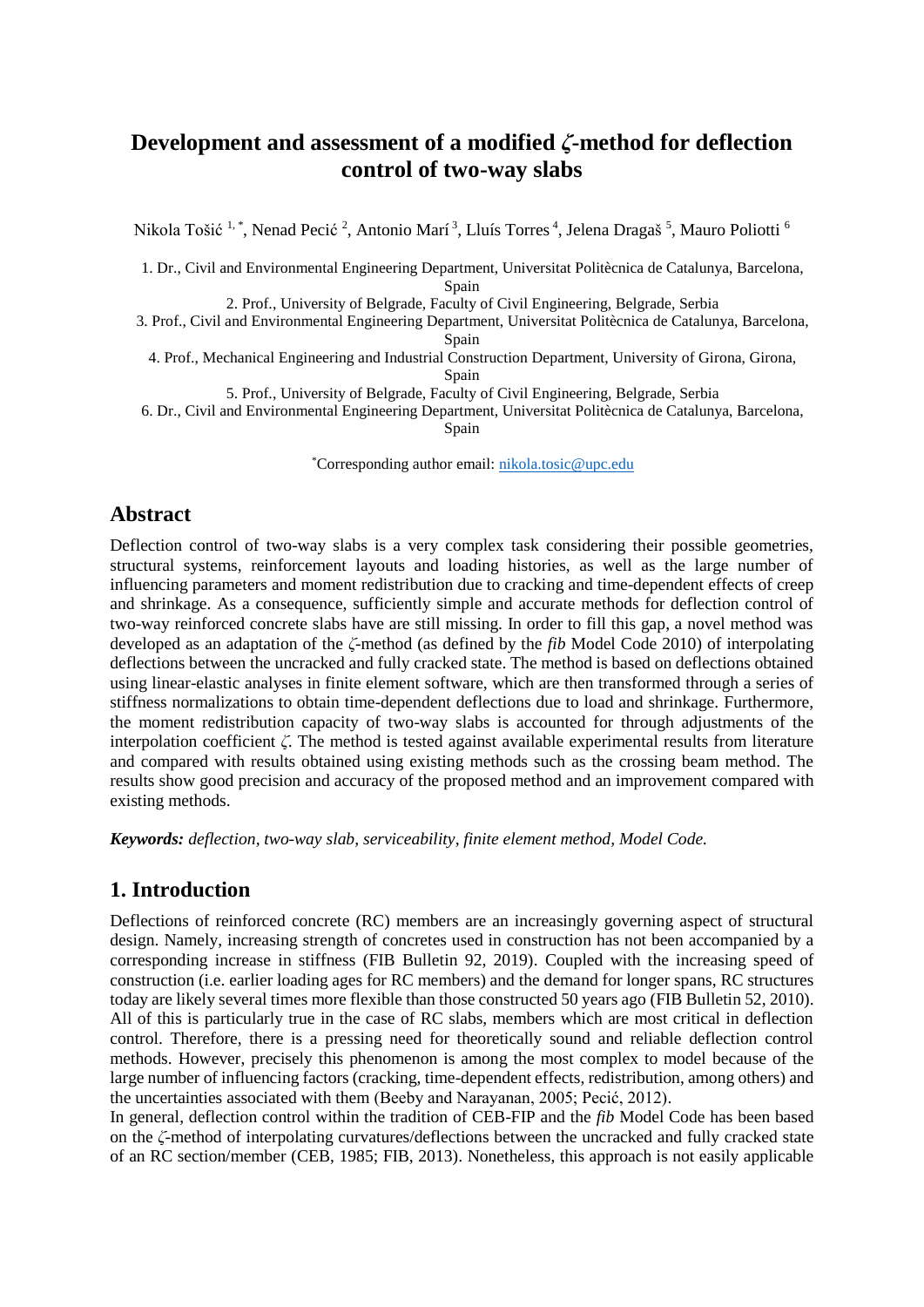to two-way members such as flat slabs or edge-supported slabs, even though these are the most common types of horizontal structural members in buildings.

So far, deflection control of two-way members has been based on variants of the "crossing beam" or "strip" method in which two-way members are approximated by unidirectional strips of simpler boundary conditions (ACI 435R-95, 2003; Ghali et al., 2002; Gilbert and Ranzi, 2011). Notably, there are two potentially important drawbacks to such methods. First of all, they can contain oversimplifications that ignore the importance of the two-way action of such members and the significant redistribution potential they contain. Secondly, these methods are relatively time consuming. Additionally, existing methods for deflection control of two-way slabs do not take advantage of the tremendous achievements in the field of finite element analysis (FEA) (FIB Task Group 4.4, 2008). Namely, commercial and open-source FEA software has become more and more common in structural design with increasing capabilities. Furthermore, ultimate limit state (ULS) design—of buildings for example—is most often performed on finite element models by carrying out a linear elastic finite element analysis (LFEA) to determine action effects. Such software offers the benefits of modeling arbitrary member geometries with various mechanical properties, as well as modeling arbitrary boundary conditions, load distributions and sequences. Importantly, LFEA can easily yield deformations of such models (i.e. linear elastic deflections).

Therefore, it would be highly beneficial to take advantage of the possibilities offered by LFEA and finite element modeling and develop a deflection control method of two-way members based on linear elastic deflections. Hence, in this paper, a recently developed method (Tošić et al., 2021) is presented along with its comparison with experimental results and the crossing beam method. The method is based on a series of transformations of linear elastic deflections obtained through LFEA that can then be interpolated using a modified *ζ* distribution coefficient that considers redistribution affects arising from two-way action. The results of the study demonstrate the successful application of the proposed method, its ease-of-use and advantage over the crossing beam method.

#### **2. Modified** *ζ***-method for deflection control of two-way slabs**

The basis of deflection control using the *ζ*-method is the interpolation of deformations between the uncracked and fully cracked state (EN 1992-1-1, 2004; FIB, 2013). In the case of deflections

$$
a = \zeta \cdot a_2 + (1 - \zeta) \cdot a_1 \tag{1}
$$

where *a* is the estimated deflection,  $\zeta$  is the distribution coefficient,  $a_1$  and  $a_2$  are the deflections in the uncracked and fully cracked states, respectively. Equation (1) should be used for deflection control of cracked members, whereas for deflections of uncracked members  $\zeta = 0$ . The distribution coefficient  $\zeta$  is determined as

$$
\zeta = 1 - \beta \cdot \left(\frac{M_{\rm cr}}{M}\right)^2 \tag{2}
$$

where  $M_{cr}$  is the cracking moment, M is the maximum moment along the span of a member (or at its end in the case of cantilevers), and  $\beta$  is an empirical factor equal to 1.0 for first-time loading and 0.5 for repeated or sustained loading. The value of  $\beta = 0.5$  also covers the effects of shrinkage and temperature, as well as previous loading and unloading of live loads (CEB Bulletin 235, 1997).

Deflections in states 1 and 2 caused by load, *a*load,1 and *a*load,2, can be expressed as

$$
a_{\text{load},i} = K \cdot \frac{M \cdot L^2}{E_{\text{c,ef}} \cdot I_i^*}
$$
 (3)

where *K* is a coefficient dependent on the member's boundary conditions and loading  $(0.104$  for a simply supported beam under uniformly distributed load), *M* is the maximum moment over the element span for the considered load combination, *L* is the span,  $E_{c,ef}$  is the effective concrete modulus of elasticity, and  $I_i^*$  is the transformed moment of inertia of a representative cross-section (where  $M$  is acting) for state  $i = 1, 2$ .

Deflections in states 1 and 2 caused by shrinkage,  $a_{cs,1}$  and  $a_{cs,2}$ , can be expressed as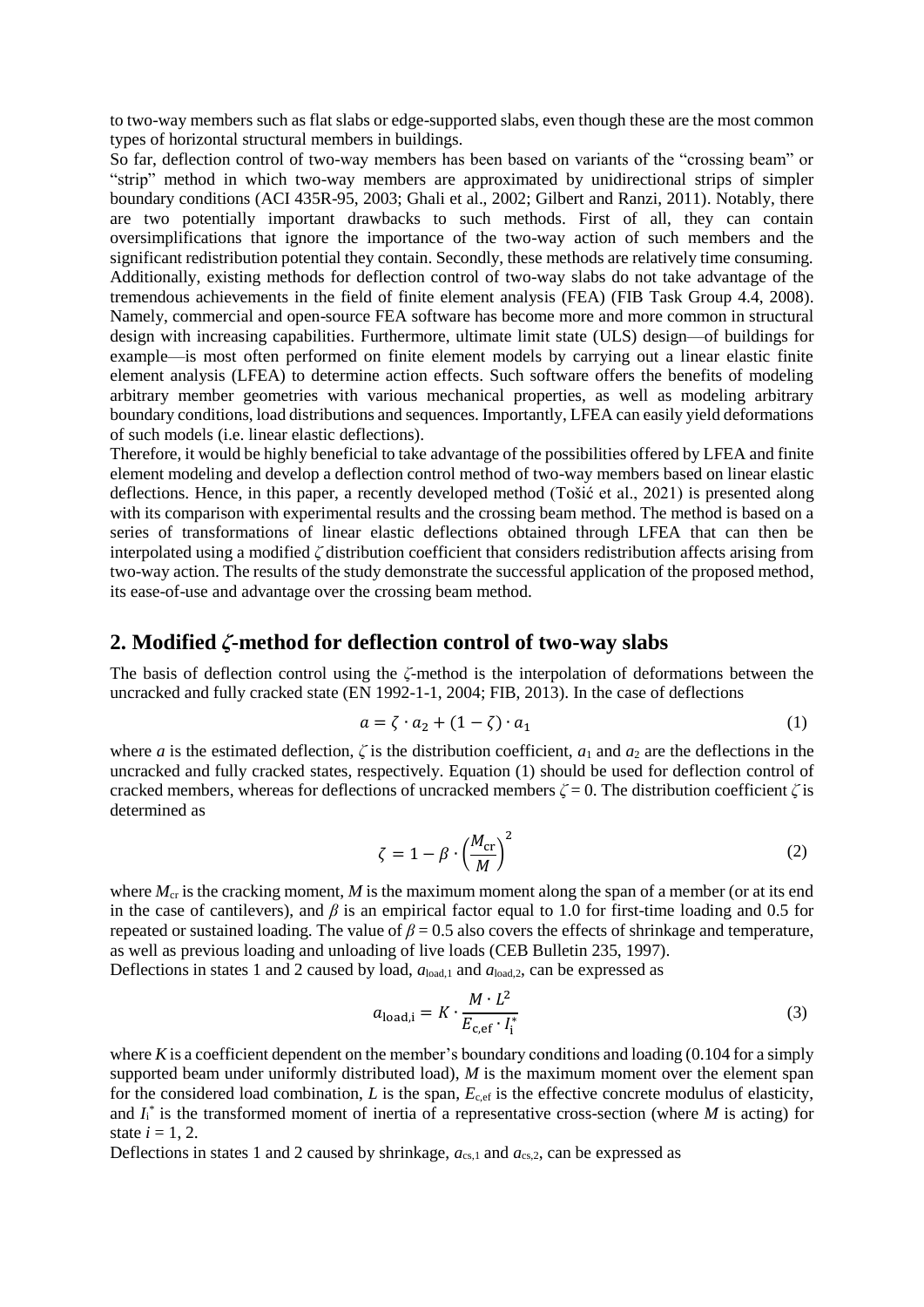$$
a_{\text{cs},i} = \delta_{\text{cs}} \cdot \varepsilon_{\text{cs}}(t, t_{\text{s}}) \cdot \frac{S_i^*}{I_i^*} \cdot \frac{L^2}{8}
$$
 (4)

where  $\delta_{cs}$  is a coefficient dependent on the boundary conditions and reinforcement layout (1.0 for a simply supported beam),  $\varepsilon_{cs}(t,t_s)$  is the shrinkage strain at time *t* for a concrete cured until  $t_s$ , and  $S_i^*$  is the transformed first moment of area of the reinforcement in state  $i$  (=1 or 2) relative to the transformed section's centre of gravity.

When considering LFEA, an elastic modulus  $E_c$  is input as a material property of the model with each section typically having gross properties, such as the gross concrete moment of inertia *I*c. Then, the elastic deflection obtained by LFEA,  $a_{\text{LFEA}}$ , due to load can be expressed as

$$
a_{\text{LFEA}} = K \cdot \frac{M \cdot L^2}{E_{\text{c}} \cdot I_{\text{c}}}
$$
 (5)

Considering Equations (3) and (5), the following transformation can be made to express  $a_{\text{load},i}$  in terms of *a*LFEA:

$$
a_{\rm i} = a_{\rm LFEA} \cdot \frac{E_{\rm c} \cdot l_{\rm c}}{E_{\rm c,ef} \cdot l_{\rm i}^*}
$$
 (6)

As for shrinkage, an assumption is necessary in order to relate deflection due to shrinkage to deflection due to load. Namely, it is assumed that in the representative cross-section, the ratio between curvatures due to shrinkage and due to load is translatable to a ratio between deflections due to shrinkage and due to load:

$$
a_{\text{cs,i}} = a_{\text{load,i}} \cdot \left(\frac{1}{r}\right)_{\text{cs,i}} / \left(\frac{1}{r}\right)_{\text{load,i}} = a_{\text{load,i}} \cdot \left(\varepsilon_{\text{cs}}(t, t_{\text{s}}) \cdot \frac{S_i^*}{I_i^*}\right) / \left(\frac{M}{E_{\text{c,ef}} \cdot I_i^*}\right) \tag{7}
$$

Substituting Equation (6) for  $a_{load,i}$  in Equation (7), the following is obtained:

$$
a_{cs,i} = a_{\text{LFEA}} \cdot \frac{E_c \cdot S_i^*}{M} \cdot \varepsilon_{cs}(t, t_s) \cdot \frac{I_c}{I_i^*}
$$
 (8)

In this way, all deflection components are expressed in terms of the linear elastic deflection obtained using LFEA.

It should be noted that LFEA typically yields as a result linear elastic displacement from which deflections need to be determined, i.e. displacements contain (a) a kinematic component due to the displacement of end "strips" of each considered "strip", and (b) a deflection component produced by curvature along the considered "strip." As an illustration, Figure 1 displays the displacements of a flat slab. The total displacement of the corner panel centre point is 3.33 mm. However, considering a midspan strip in the *x* direction, the displacement is zero at the slab perimeter but 2.85 mm at the end of the panel span. Therefore, the value  $a_{\text{LFEA}}$  for the panel centre is  $a_{\text{LFEA}} = 3.33 - 0.5 \times (0 + 2.85) = 1.43$ mm.

The method proceeds by selecting a unidirectional strip of unit width for which deflections and internal forces are obtained. The geometric properties of the selected strip (such as the *x* direction strip in Figure 1), can be calculated considering a cross-section of unit width  $(b = 1 \text{ m})$ . When calculating geometric properties, the "average reinforcement ratio" for tensile and compression reinforcement ( $\rho_m$  and  $\rho_m$ ', respectively) should be used (CEB, 1985; Marí et al., 2010), Figure 2.

$$
\rho_{\rm m} = \frac{\rho_{\rm A} l_{\rm A} + \rho_{\rm C} l_{\rm C} + \rho_{\rm B} l_{\rm B}}{l} \tag{9}
$$

$$
\rho'_{\rm m} = \frac{\rho'_{\rm A} l_{\rm A} + \rho'_{\rm C} l_{\rm C} + \rho'_{\rm B} l_{\rm B}}{l} \tag{10}
$$

where  $\rho_A$  and  $\rho_A$ ' are the reinforcement ratios of tensile and compressive reinforcement at support A;  $\rho_B$ and  $\rho_B$ ' are the reinforcement ratios of tensile and compressive reinforcement at support B;  $\rho_C$  and  $\rho_C$ ' are the reinforcement ratios of tensile and compressive reinforcement at midspan; *l*<sub>A</sub> and *l*<sub>B</sub> are lengths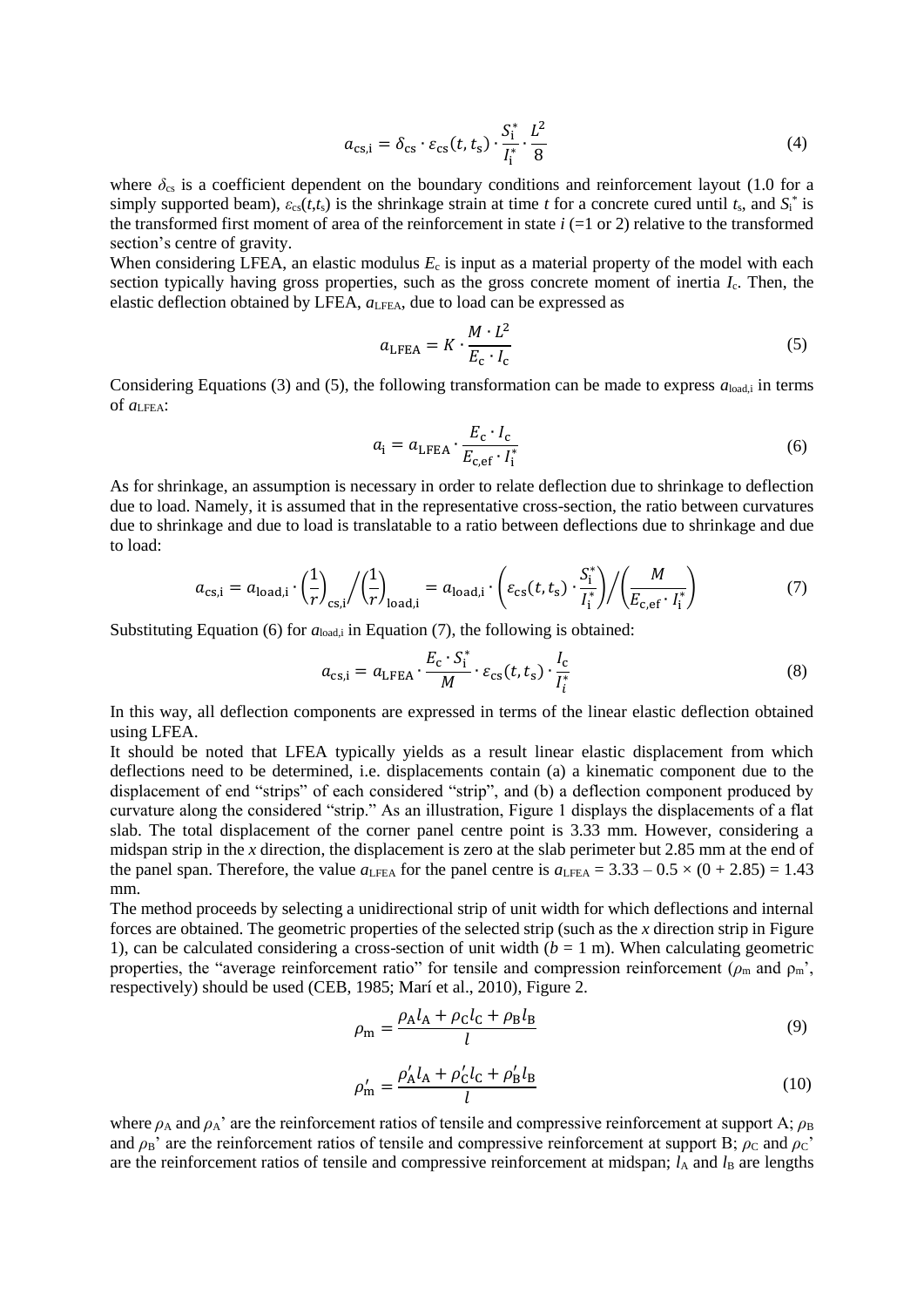of those parts subjected to negative moments; and  $l<sub>C</sub>$  is the length of the part subjected to positive moments.



Figure 1. LFEA displacements for a flat slab.

After calculating deflections in states 1 and 2 ( $a_i = a_{\text{load},i} + a_{\text{cs},i}$ ), the deflections  $a_1$  and  $a_2$  need to be interpolated using a distribution coefficient  $\zeta$ , in case that the cracking moment  $M_{cr}$  is exceeded. Due to the greater redistribution capacity of two-way members compared with one-way members and the larger effect of uncracked portions of the slab on deflections, the current formulation of *ζ* given by Equation (2) was considered inadequate. Therefore, the following is proposed:

$$
\zeta = 1 - \beta \cdot \frac{M_{\rm cr}}{M} \tag{11}
$$

By reducing the exponent from 2 to 1, the tension stiffening effect is increased. Furthermore, every representative cross-section of a two-way slab has moments in two orthogonal directions, i.e.  $M_x$  and *M*y. This means that there are also two distribution coefficients, *ζ*<sup>x</sup> and *ζ*y, obtained by replacing *M* in Equation (11) with  $M_x$  and  $M_y$ , respectively.



Figure 2. Bending moment diagram defining  $l_A$ ,  $l_B$  and  $l_C$  (Marí et al., 2010).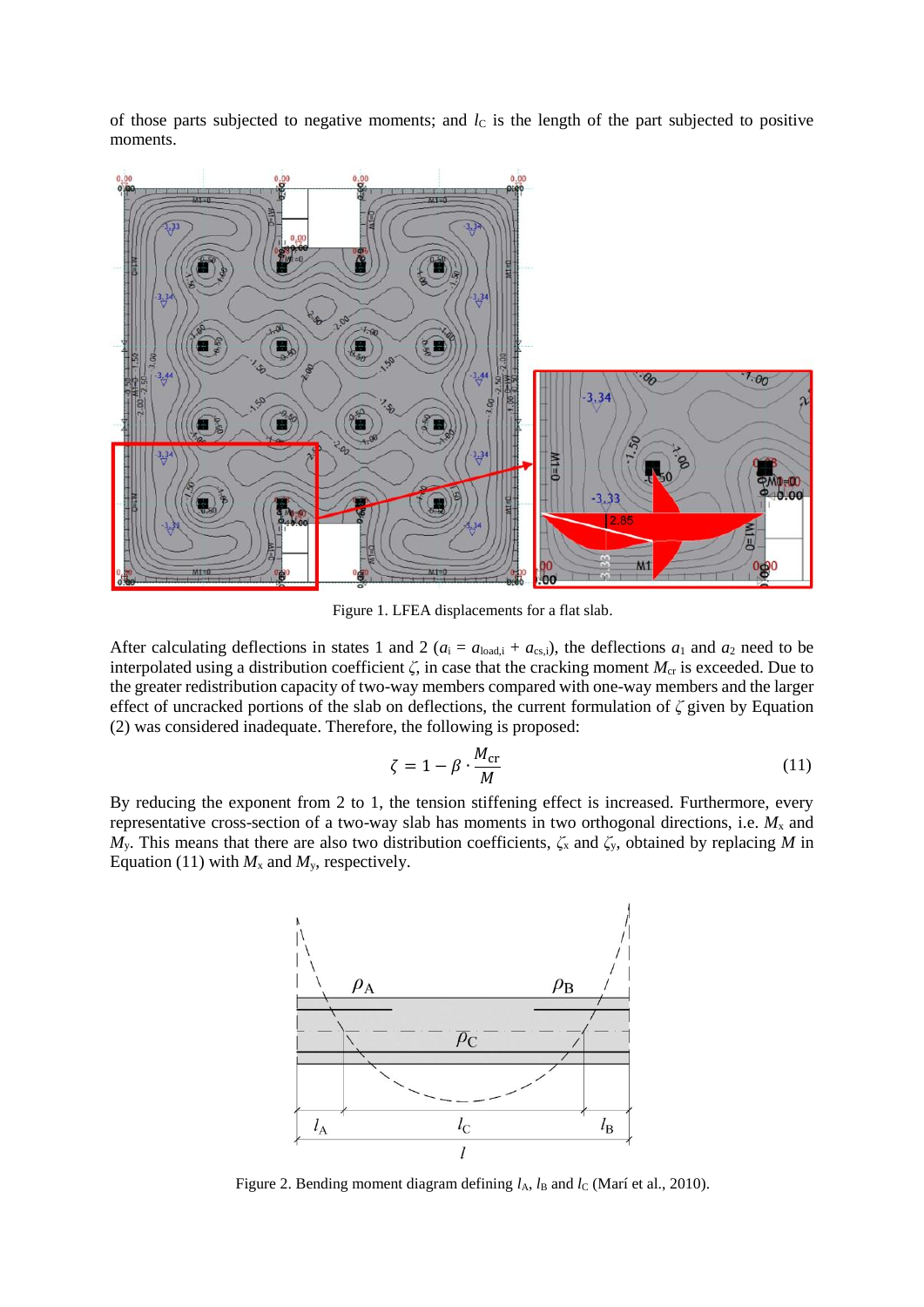Existing crossing beam methods suggest calculating deflections twice—in the *x* and *y* directions—and adopting an average value of deflections as the estimate (Gilbert and Ranzi, 2011). However, herein, it is proposed to calculate deflections only once (choosing between the *x* and *y* directions) and interpolating using an average distribution coefficient *ζ*mod:

$$
\zeta_{\text{mod}} = \frac{\zeta_{\text{x}} + \zeta_{\text{y}}}{2} \ge 0.75 \cdot \max\{\zeta_{\text{x}}, \zeta_{\text{y}}\}\tag{12}
$$

Additionally, a lower bound on the interpolation between *ζ*<sup>x</sup> and *ζ*<sup>y</sup> is imposed in order to ensure that the proposed method has a relatively smooth transition towards one-way slabs as the ratio between spans  $l_x$ and *l*<sup>y</sup> increases.

Finally, the deflection is determined as

$$
a = (1 - \zeta_{\text{mod}}) \cdot a_1 + \zeta_{\text{mod}} \cdot a_2 \tag{13}
$$

#### **3. Long-term experiments on two-way slabs**

Another reason for the slower advance in developing two-way member deflection control methods is the scarcity of long-term experiments against which such methods can be tested. Namely, there are only a few studies reported in sufficient detail to allow such comparisons (Gilbert and Guo, 2005; Jaccoud and Favre, 1982; Radnić and Matešan, 2008; Tellenbach and Favre, 1985).

Herein, the studies by Jaccoud and Favre (1982), Tellenbach and Favre (1985) and Radnić and Matešan (2008) will be discussed. The study by Gilbert and Guo (2005) is presented in more detail in (Tošić et al., 2021). The choice of experiments in this study was made on the basis of allowing easy and simple comparison with the crossing beam method predictions.

Among four series of long-term tests, Jaccoud and Favre (1982) tested two series of two-way slabs: series B (consisting of slabs B1, B2, and B3) and series D (consisting of slabs D1, D2, and D3). Slabs from series D are reported in detail by Tellenbach and Favre (1985).

B series slabs were rectangular slabs with a thickness of 120 mm and 4-m spans, continuously edgesupported, Figure 3. Slabs B1 and B2 were reinforced with  $\varnothing$ 10 mm bars spaced at 150 mm in both directions, whereas slab B3 was reinforced with  $\emptyset$ 12/150 mm and Ø8/150 mm in orthogonal directions. Slab B1 was loaded with a load of 10.85 kN/ $m^2$ , and slabs B2 and B3 with 18.76 kN/ $m^2$ . The slabs were loaded at the age of 14 days and deflections were measured over a one-year period and reported for the centre point of the slabs. Compressive strength, tensile strength, modulus of elasticity, creep coefficient, and shrinkage strain values were reported as well.



Figure 3. Photo of slab B1 (Jaccoud and Favre, 1982).

Slabs from series D were also rectangular with a 110-mm thickness and spans of 2.7 m. Slabs D1 and D2 were continuously edge-supported, whereas slab D3 was point-supported in the corners, Figure 4. Slabs D1 and D3 had a reinforcement consisting of Ø10/150 mm in both directions. Slab D2 was excluded from the analysis as it had the same reinforcement, but it was placed diagonally relative to the edges. Slabs D1 and D3 were loaded at an age of 21 days with 26.6 and 8.9 kN/m2, respectively, and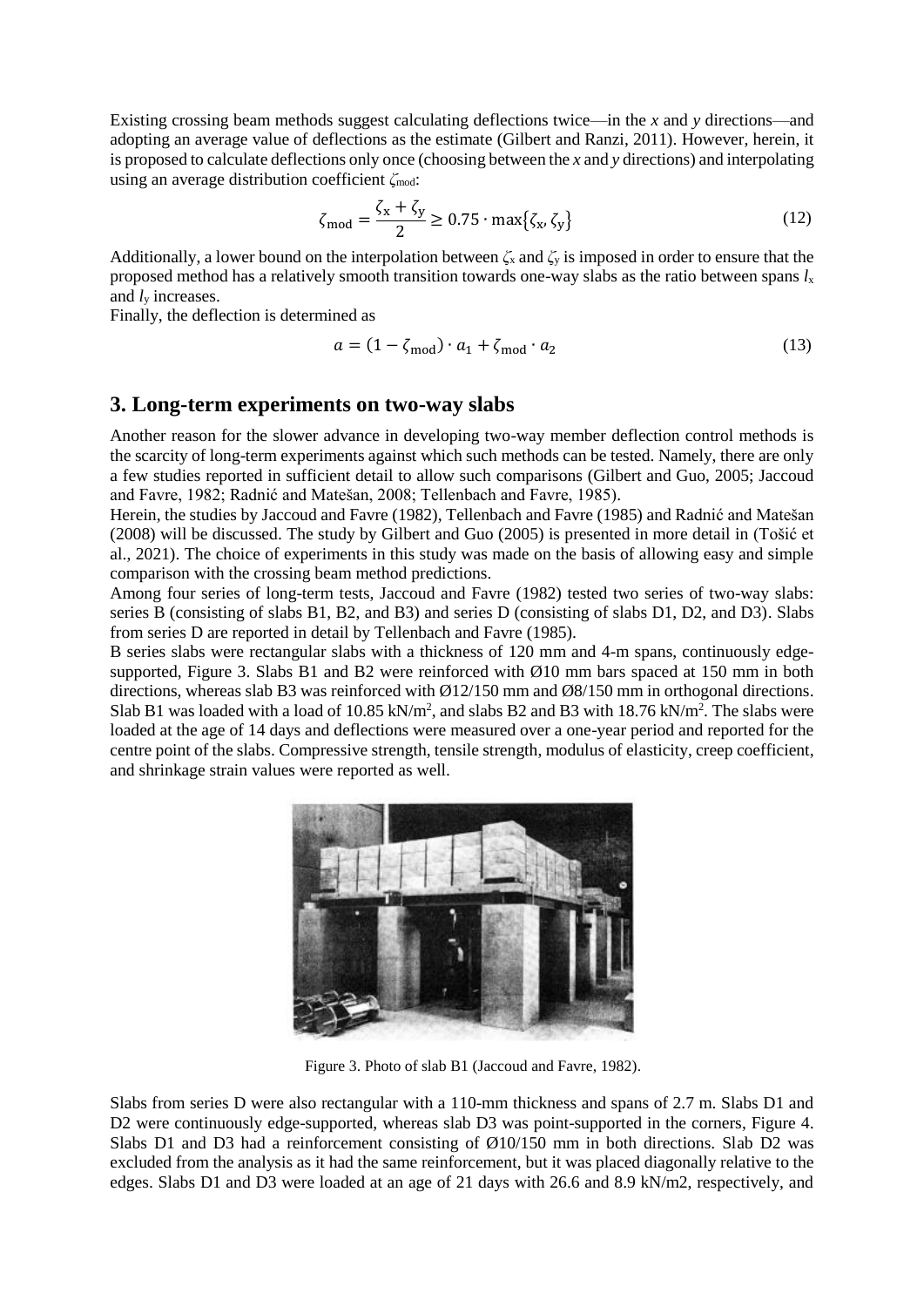deflections were measured during a two-year period and reported for the centre point of the slabs. Compressive strength, tensile strength, modulus of elasticity, creep coefficient, and shrinkage strain values were reported as well by Tellenbach and Favre (1985).



Figure 4. Reinforcement of slabs D1, D2 and D3 (Tellenbach and Favre, 1985)r.

Radnić and Matešan (2008) tested a corner-supported slab with dimension of  $1 \times 1$  m and a thickness of 30 mm, Figure 5. The slab was made of a concrete with a 55 MPa 28-day compressive strength. All mechanical properties, whereas shrinkage and creep were reported in another study (Radnić and Matešan, 2010). The slab was loaded at the age of 92 days with a load of 10 kN distributed over a central area of  $0.9 \times 0.9$  m. Deflections were measured in three points over a one-year period: MD1, MD2, and MD3, corresponding to the slab centre and *x* and *y* edges, respectively.



Figure 5. Reinforcement plan of slab MD (Radnić and Matešan, 2008).

## **4. Comparison with experiments and crossing beam method**

In order to assess the performance of the proposed method, deflections for the above-presented experimental tests were calculated using the proposed method ("modified *ζ*-method") and the crossing beam method. For the modified *ζ*-method, LFEA was performed using the Tower 8 software (Radimpex, Serbia). The slabs were modelled using the default thin-plate elements available in the software. Mesh size was selected as 2*h*, where *h* is the slab depth. Supports were modelled as point supports and load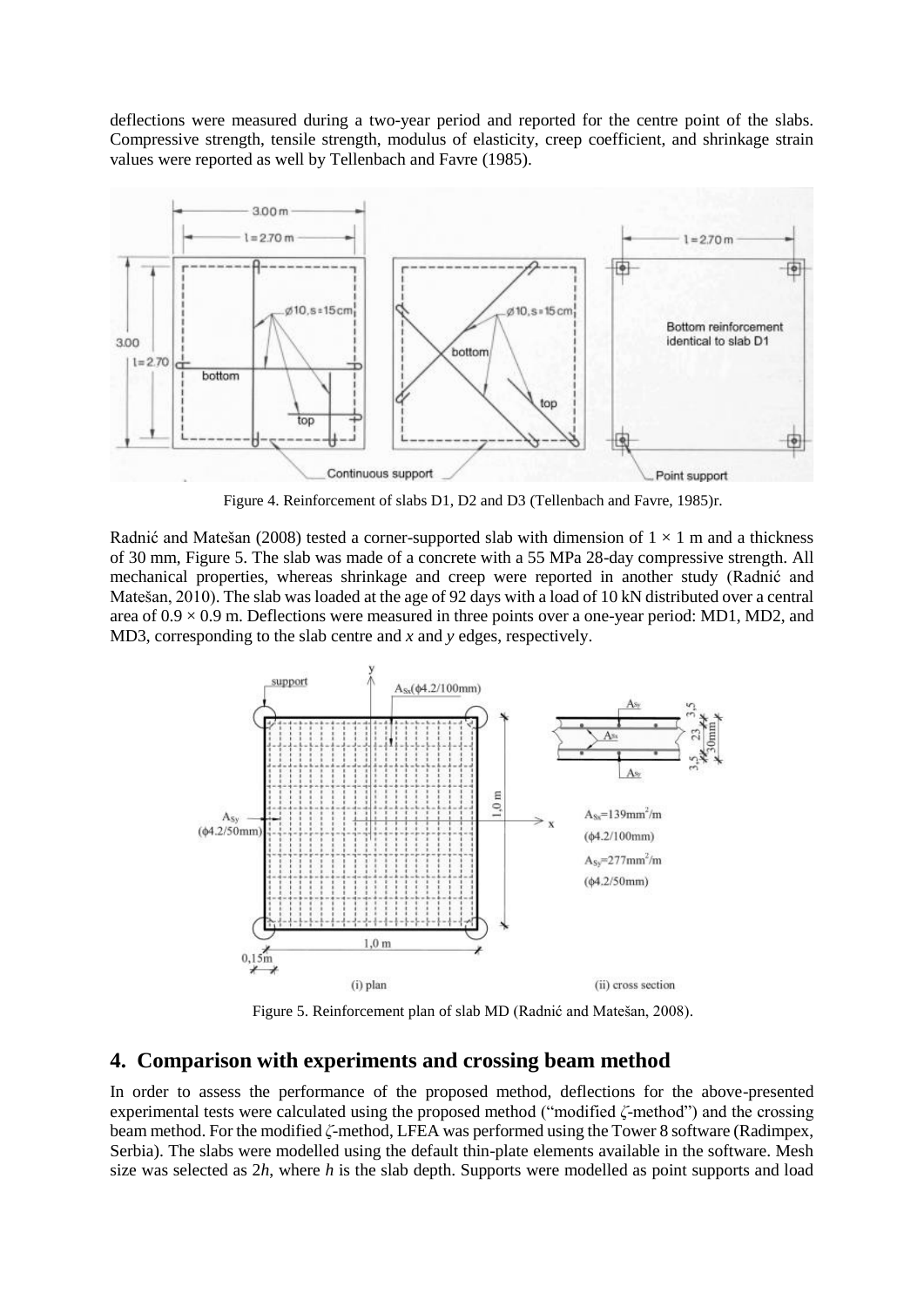was applied as uniformly distributed. The only mechanical property necessary for modelling was the modulus of elasticity, *E*c, which was entered as the experimentally measured value at age of loading as reported in the corresponding studies. Following an LFEA, bending moments and elastic displacements were obtained for the slabs. Deflections at the centres of the slabs were considered from both directions (*x* and *y*) to assess the sensitiveness of the methods to the choice of strip direction. For calculations using both methods all experimentally reported values were used (tensile strength, modulus of elasticity, shrinkage strain and creep coefficient).

In case of edge-supported slabs, it was necessary to consider only one strip, as shown for the *x*-direction strip of slab D1 in Figure 6a). For corner-supported slabs, such as D3, to calculate the deflection at the panel centre, it was necessary to consider strips in both directions, e.g. the mid-panel strip in the *x*direction and the column strip in the *y*-direction, Figures 6b) and 6c), respectively.



Figure 6. Example of (a) *x*-direction strip for slab D1, (b) mid-panel *x*-direction strip for slab D3 and (c) column *y*-direction strip for slab D3.

In the case of the crossing beam method, the strips were approximated with simply supported beams in both directions. In the case of edge-supported slab, as the spans of the slabs were equal and boundary conditions were symmetrical, half of the load was considered to be transferred in each direction. In the case of corner-supported slab, the full load was considered to be transferred both through mid-panel and column strips (Gilbert and Ranzi, 2011).

Since the reported experiments lasted relatively shortly, the measurements can be considered biased towards earlier measurement times. This is not realistic in practice were deflections are typically determined for a service life of 50 years. Specifically, the coefficient *β* in Equations (2) and (11) changes from 1.0 to 0.5 immediately after loading, causing a discontinuity when the evolution of deflections over time is modelled. Previously, it has been proposed that  $\beta$  can be formulated as function of time decreasing from 1.0 to 0.5 (Tošić, 2018). Therefore, for the purposes of this analysis, a linear decrease of *β* from 1.0 to 0.5 over 100 days was adopted, remaining constant at 0.5 after 100 days.

The results are assessed in terms of the calculated-to-experimental deflection ratio,  $a_{\rm calc}/a_{\rm exp}$ , which is presented for both methods in Figures 7–9, where "-x" and "-y" refers to the direction of the selected strip. The results presented in the figures demonstrate a very good agreement between experimental results and predictions by both methods, especially when considering the number of influencing parameters and associated uncertainties. Nonetheless, a better performance of the modified *ζ*-method can be seen.

The  $a_{\rm calc}/a_{\rm exp}$  evolves very steadily over time for both methods, although it is more stable for the modified *ζ*-method and with a smaller scatter of results. Additionally, the results according to the modified *ζ*method are closer to experimental values, as the crossing beam method also presents certain significant overpredictions. Therefore, considering the benefits involved with using LFEA—such as the ability to use the same method for ULS verification and deflection control, model arbitrary geometries and loads and perform very quick deflection calculations—the proposed modified *ζ*-method can be considered to be bringing significant benefits to deflection control of two-way RC members.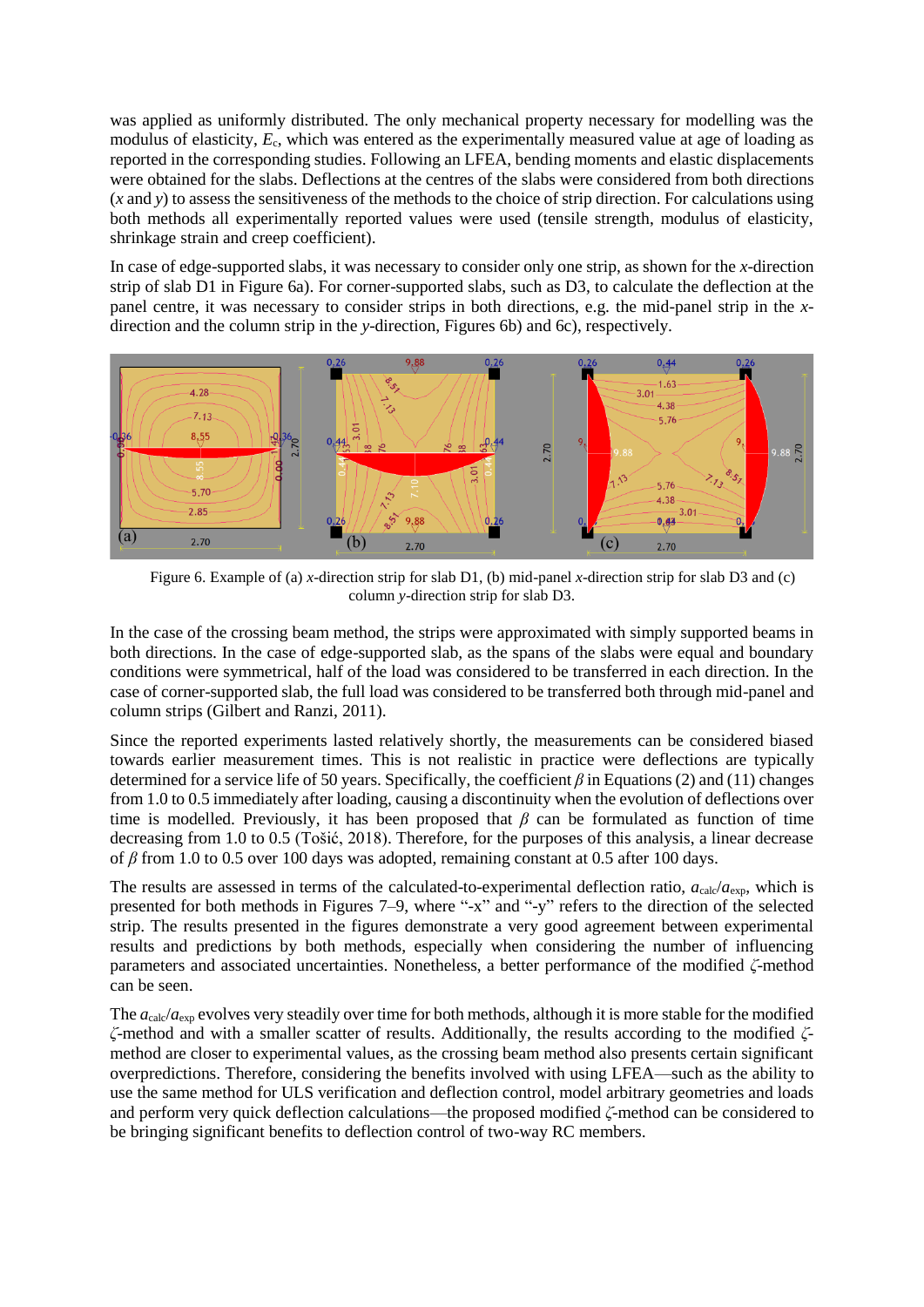

Figure 7. Comparison of the *a*<sub>calc</sub>/*a*<sub>exp</sub> ratio for the modified *ζ*-method and crossing beam method and the slabs from (Jaccoud and Favre, 1982).



Figure 8. Comparison of the *a*<sub>calc</sub>/*a*<sub>exp</sub> ratio for the modified *ζ*-method and crossing beam method and the slabs from (Tellenbach and Favre, 1985).



Figure 9. Comparison of the  $a_{\text{calc}}/a_{\text{exp}}$  ratio for the modified  $\zeta$ -method and crossing beam method and the slab from (Radnić and Matešan, 2008).

# **5. Conclusions**

This paper presents a modified *ζ*-method for deflection control of two-way RC members, based on linear elastic analysis in finite element software. The method is based on linear elastic deflections and a series of transformations that yield deflections in the cracked and fully cracked states due to load and shrinkage. Modifications to the *ζ* distribution coefficient consider the elevated redistribution and tension stiffening capacity of two-way members. Based on the proposed method and comparisons with experimental results and predictions using the crossing beam method, the following conclusions are drawn:

• Elastic deflections obtained through LFEA performed in finite element software can form the basis of a deflection control method for two-way RC members.